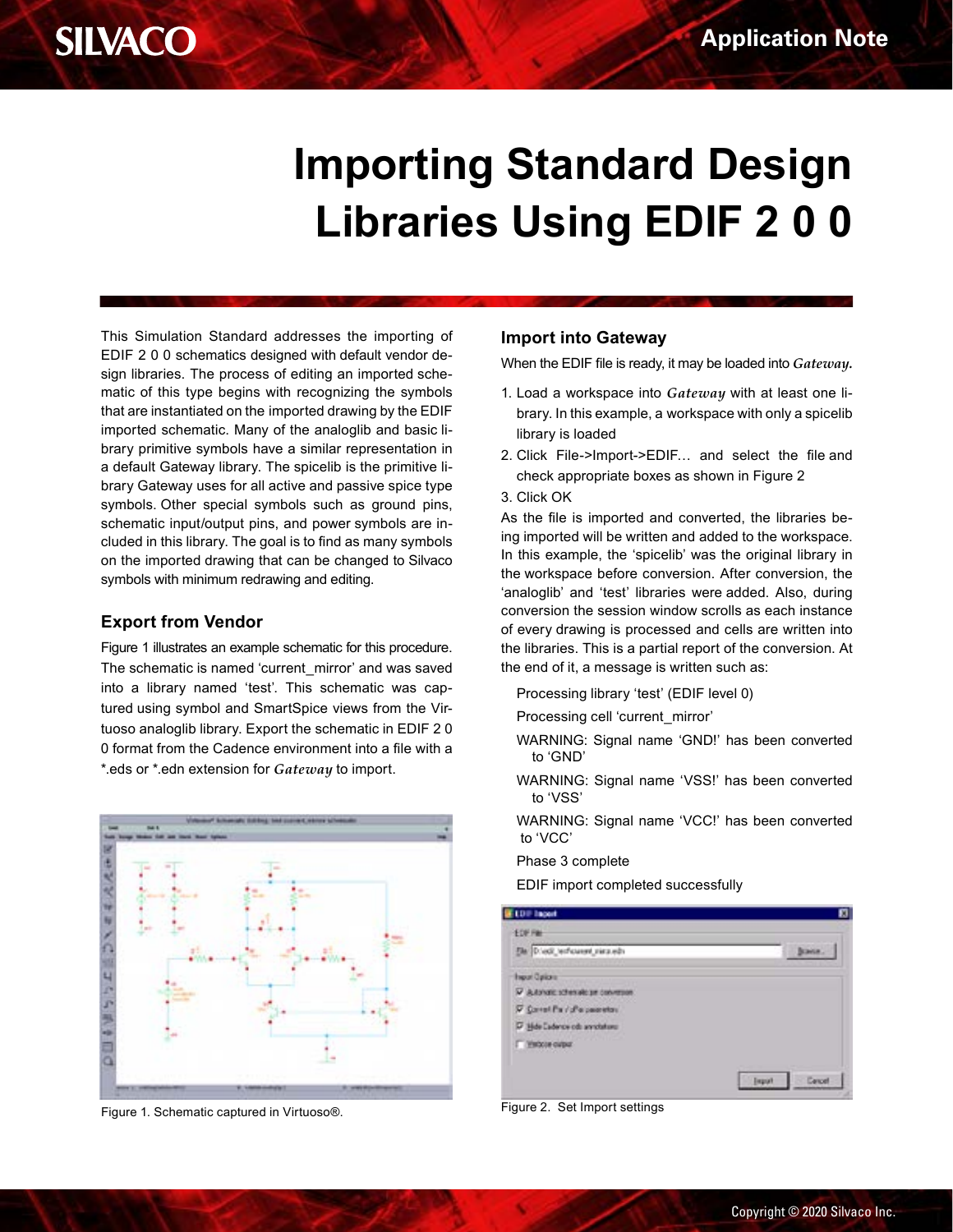# **SILVACC**



Figure 3. Imported Schematic in Gateway. Figure 4. The Change Symbol Dialog,

At this stage, the imported schematic may be opened for edit. Open the file named 'current\_mirror.schlr' in the .\ TEST directory. When the schematic opens, click on the 'analoglib' in the library pane. The symbols written into the 'analoglib' library during the EDIF in process show in the symbol pane below. Figure 3 displays the schematic opened in Gateway after importing it.

At this point, the EDIF conversion has done its job and created the cellviews as they existed in the original schematic capture environment. Most of the time, these schematics must be edited to generate a useful netlist that SmartSpice can understand. To do this, some basic steps must be followed. Most symbols should be wired as they were in the original Virtuoso drawing such that moving the symbols will rubberband the wires to the symbol pins. The basic steps for editing are as follows:

- 1. Use the Change Symbol dialog to update the schematic with spicelib symbols (that have *SmartSpice*  attributes for netlisting). This replaces instances from 'analoglib' with 'spicelib' instances. Goto Tools-> Change Symbol and see in Figure 4
- 2. Set the New Library to '*spicelib'* as seen in Figure 5
- 3. Press OK
- 4. Select Edit->Select All
- 5. Select Edit->Align Attributes the drawing should look like Figure 6
- 6. Now perform a check drawing the error dialog shows in Figure 7

| Fleplace:         | <b>AI</b>                          |  |
|-------------------|------------------------------------|--|
| <b>On</b>         | Current Sheet                      |  |
|                   | Existing Symbol Filter:            |  |
|                   | Library: analogib                  |  |
|                   | Symbol: All Symbols                |  |
| New Symbol Fiter: |                                    |  |
|                   | Library. Retain Existing Libraries |  |
|                   | Symbol: Retain Existing Symbols    |  |

7. Note the four errors are the same and are due to mandatory attributes that have not been assigned a value. The reason is that some symbol attribute names are not the same from vendor to vendor. Here is a case of simulator attributes (MODEL in Spectre®) and (MNAME in *SmartSpice* ) being different and need to be changed

| Fleplace:               | All                             | $\overline{\mathbf{z}}$ |
|-------------------------|---------------------------------|-------------------------|
| <b>On</b>               | Current Sheet                   |                         |
| Existing Symbol Filter: |                                 |                         |
| Library. analogib       |                                 |                         |
| Symbol: All Symbols     |                                 |                         |
| New Symbol Fiter:       |                                 |                         |
| Library. epicello       |                                 |                         |
|                         | Symbol: Retain Existing Symbols |                         |

Figure 5. Changing the library origin of the instances.